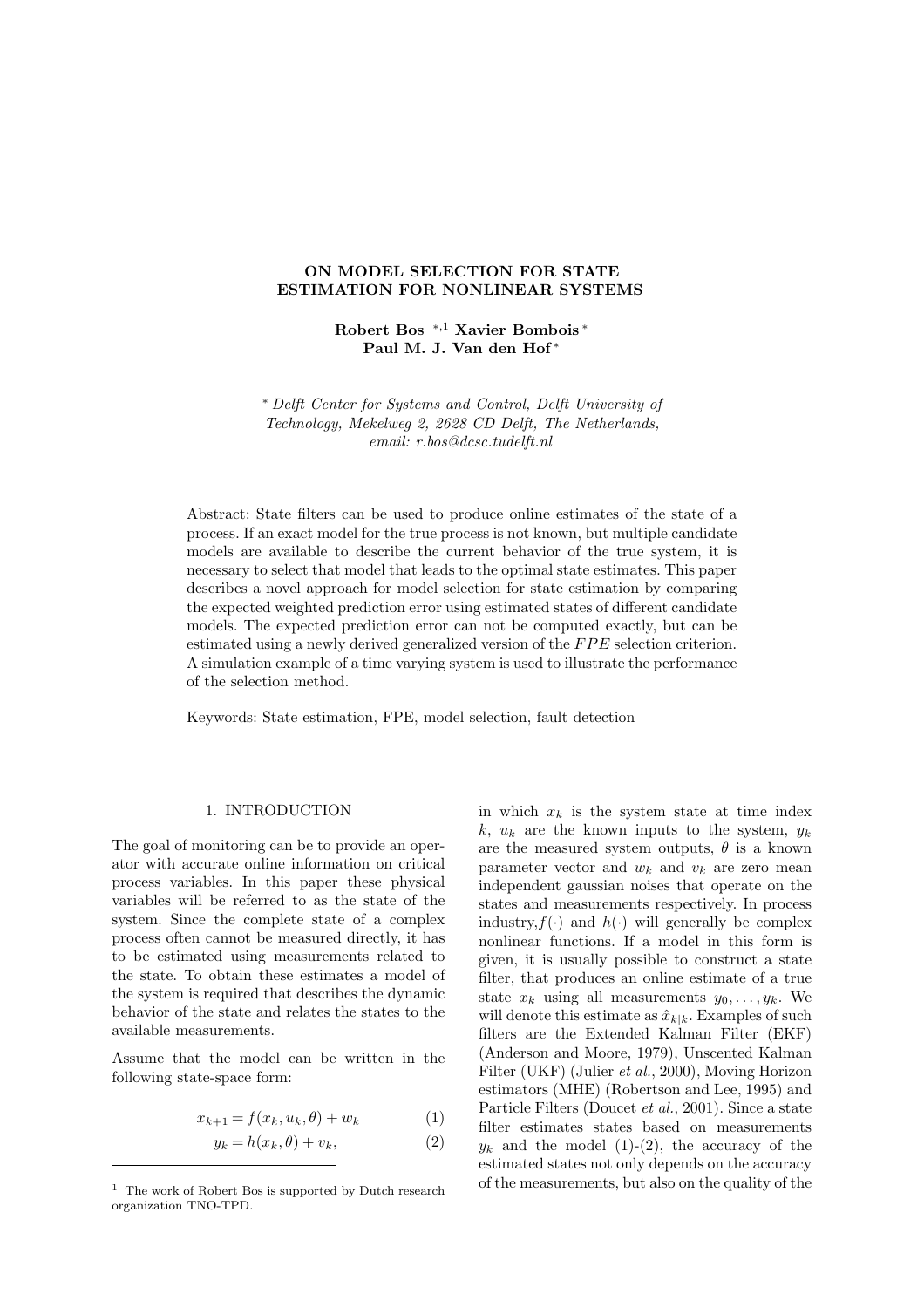model. If, for instance, the model is incorrect, the state estimates could be severely biased.

In some situations multiple candidate models are available for describing the current behavior of the true system. An example of such a situation is in model based fault detection and isolation (FDI). In model based FDI, at least one model is given to describe the nominal process behavior, while a second set of models describe the behavior of the process after corresponding faults have occurred. These fault models could be the same as the nominal models, but with time varying parameters. In this paper we will focus on the problem of selecting the best possible model for state estimation.

Model selection for filtering problems is often described using Bayes conditional probability theory (Gustafsson, 2000). Suppose  $n$  models of the form  $(1)-(2)$  are available, denote these models as  $\mathcal{M}_i$ , with  $i = 1, 2, ..., n$ . Then the filtering procedure is carried out for each model, on data y. Afterwards, using Bayes conditional probability theory, the conditional probability  $p(\mathcal{M}_i|y)$  is computed. The model with the highest conditional probability is then selected, and the state estimates based on this model are used. The conditional probability  $p(\mathcal{M}_i|y)$  can be computed via:  $p(\mathcal{M}_i|y) = p(y|\mathcal{M}_i)p(\mathcal{M}_i)/p(y)$ . Using this equation in practice for complex process models is generally difficult, because the term  $p(y|\mathcal{M}_i)$ is not trivial to compute for non-linear systems and knowledge of the a-priori probability of each model  $p(\mathcal{M}_i)$  is rarely available.

An alternative approach to the model selection problem is given in (Tyler *et al.*, 2000). If a moving horizon state estimator (MHE) is used for state estimation, the state estimation problem is written as a weighted and regularized least squares problem. The problem of model selection is therefore approximately similar to model selection in system identification theory. Given this similarity, the model selection is done using the Akaike Information Criterion (AIC). Advantages of this approach are that exact probability distributions are no longer required, and the technique can also be easily adapted for non-linear models. Drawbacks of this approach are that the technique can only be used in conjunction with moving horizon estimators. Another drawback is that the AIC criterion may not be the best criterion, since it was derived only for least squares problems without weighting and regularization, while states are estimated with weighting and regularization.

In this paper a model selection procedure closely related to (Tyler *et al.*, 2000) will be considered. Instead of using AIC, a specialized criterion for weighted and regularized least squares problems is derived. Secondly we will show that the model selection can also be used with estimators different from the MHE. Finally a simulation example is presented in which model selection is used to accurately estimate the state of a time varying system.

# 2. MODEL SELECTION FOR STATE ESTIMATION

As mentioned in the introduction, our objective is to estimate the state vector of a true process using the output vector  $y_k$ , the input signal  $u_k$ and a model of the true process. Assume that this model of the true system is given by the linear state space equations:

$$
x_{k+1} = Ax_k + Bu_k + w_k \tag{3}
$$

$$
y_k = Cx_k + v_k. \tag{4}
$$

where  $w_k$  and  $v_k$  are gaussian noises with

$$
\mathbb{E}\begin{bmatrix} w_k \\ v_k \end{bmatrix} = 0 \quad \mathbb{E}\begin{bmatrix} w_k \\ v_k \end{bmatrix} [w_l^T \ v_l^T] = \begin{bmatrix} Q & 0 \\ 0 & R \end{bmatrix} \delta_{k,l}(5)
$$

If the model  $(3)-(4)$  perfectly describes the true system, an optimal estimate of the state vector  $x_k$ at each time  $k$  can be obtained using a Kalman filtering procedure implemented using (3)-(4). Such a filtering procedure consists of two steps. In the prediction step, a prediction  $\hat{x}_{k+1|k}$  of the state vector is given, along with its covariance matrix  $\hat{P}_{k+1|k}.$  In the measurement update, the measurement  $y_{k+1}$  is used to refine the prediction into estimate  $\hat{x}_{k+1|k+1}$  and to produce its covariance matrix  $\hat{P}_{k+1|k+1}$ . An important result for the sequel is that the measurement update in a Kalman filtering procedure can be seen as the solution of a Weighted and Regularized Least Squares (WRLS) problem (Kailath *et al.*, 1999):

$$
\hat{x}_{k|k} = \arg\min_{x} \|y_k - Cx\|_{R^{-1}}^2 + \|x - \hat{x}_{k|k-1}\|_{\hat{P}_{k|k-1}}^2, \quad (6)
$$

with  $||z||_W^2 = z^T W z$  for  $z \in \mathbb{R}^n$ .

If the model of the true system that is assumed to perfectly describe the true system is nonlinear, such as e.g. in  $(1)-(2)$ , an estimate of the state vector  $x_k$  can again be obtained using very similar procedures (e.g. using the EKF or UKF instead of the normal Kalman Filter) which also consist of two steps: a prediction step and a measurement update step. Moreover, it can be proven that, if the output function (2) can be well approximated by a linear function around  $\hat{x}_{k|k-1}$ , the measurement update in this procedure is still approximately a WRLS problem: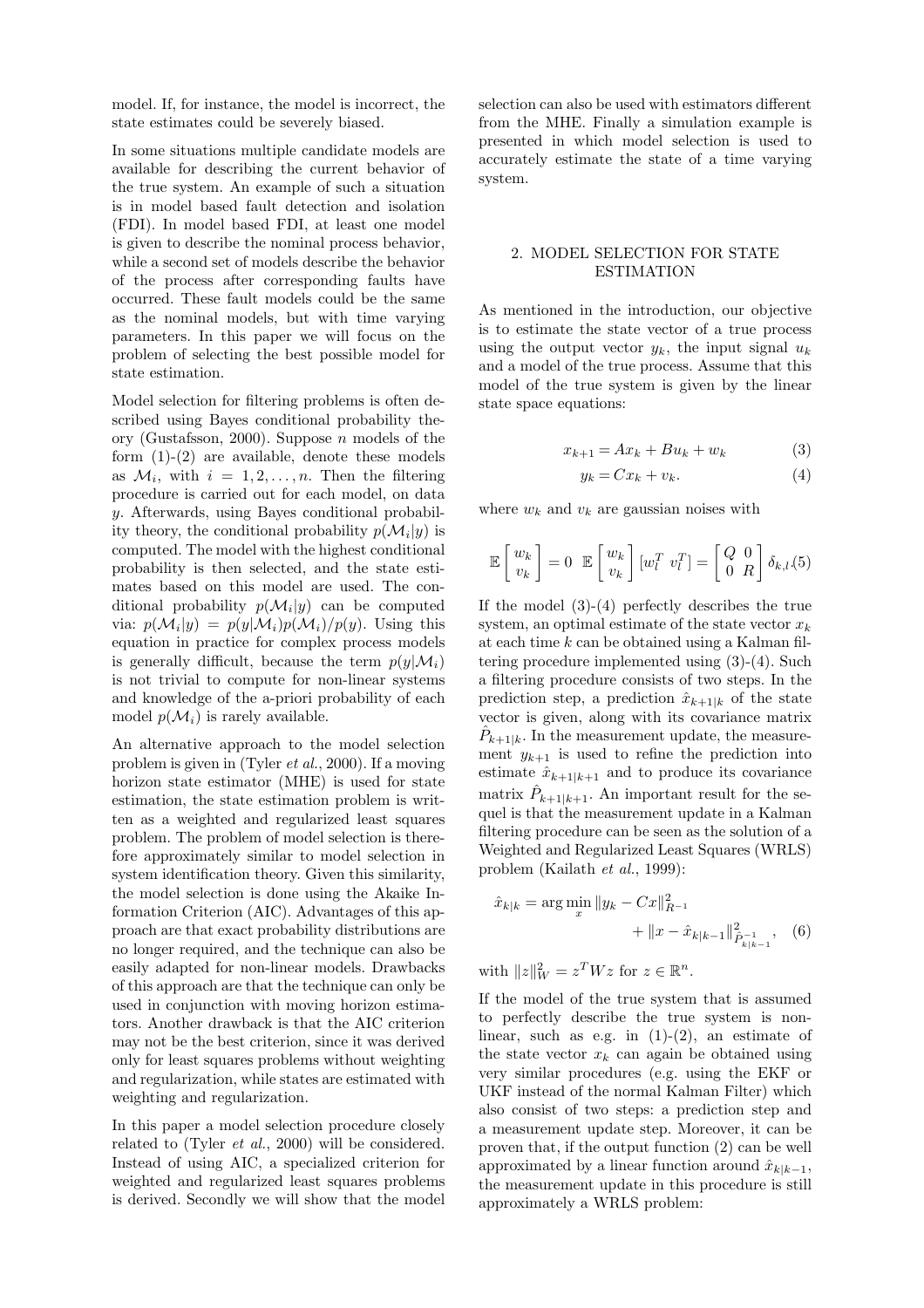$$
\hat{x}_{k|k} = \arg\min_{x} \|y_k - \hat{y}(x)\|_{R^{-1}}^2 + \|x - \hat{x}_{k|k-1}\|_{\hat{P}_{k|k-1}}^2, \quad (7)
$$

where  $\hat{y}(x)$  denotes the predictor of the output vector  $y_k$  using the state vector x and the available model (1)-(2) i.e.  $\hat{y}(x) = h(x)$ . By comparing (6) and (7), we see that (7) is also valid in the linear case with  $\hat{y}(x) = Cx$ .

The state estimation procedure delivers an estimate  $\hat{x}_k = \hat{x}_{k|k}$  for  $x_k$  using the assumption that the available model perfectly describes the true system. In practice, the model is only an approximation of the true system and the quality of the estimate of  $x_k$  will depend on the quality of the chosen model. Consequently, the model will have to be chosen in such a way that the state estimation procedure based on this model delivers a good estimate of  $x_k$ . In this paper, we will consider the particular situation where we have several candidate-models and we have to select, among these models, the model which will deliver the best estimate of the state vector. To make this selection, only known inputs and measured outputs are available.

Our selection procedure will be based on a measure of the quality of the model for the estimation of the state vector. Different measures could be considered for this purpose. In this paper, we will define a measure of quality which is very similar to the quality measures used in system identification. Given a model of the type  $(1)-(2)$  and given the estimate  $\hat{x}_k$  of the state vector at time k obtained using the WRLS problem (7), the measure of quality  $V(k)$  at time k is defined as follows:

$$
\mathcal{V}(k) = \mathbb{E}_{\hat{x}_k} \overline{V}(\hat{x}_k, k). \tag{8}
$$

with 
$$
\overline{V}(x,k) = \mathbb{E}_{y_k} ||y_k - \hat{y}(x)||_{R^{-1}}^2.
$$
 (9)

Using (9), we see that  $\overline{V}(\hat{x}_k, k)$  represents the ability of the model and the estimate  $\hat{x}_k$  to predict not only the particular realization of the output vector  $y_k$  that we used to estimate  $\hat{x}_k$ , but also all other possible realizations of  $y_k$ . In (9) the prediction error  $y_k - \hat{y}(x)$  is weighted with  $R^{-1}$ , to take into account the variability of the measurements  $y_k$ . The quantity  $\overline{V}(\hat{x}_k, k)$  is still a random variable since  $\hat{x}_k$  is determined using noisy data. Therefore, it is safer to consider its mean as measure of quality for the model such as we have done in (8). From the definition of  $\mathcal{V}(k)$ , we see that the smaller the time function  $V(k)$  is, the better is the model.

We have thus defined a measure  $V(k)$  of the quality of a model. This quantity can only be used in a quality assessment procedure if it is possible to compute (or to approximate)  $\mathcal{V}(k)$  using the available data. In order to find a method for computing (or approximating)  $V(k)$ , we first notice the strong analogy between  $V(k)$  and the Final Prediction Error (FPE) that is used to assess the quality of a model in system identification theory (see (Ljung, 1999)). We can indeed see the FPE as a special case of  $V(k)$  where the matrix R in (9) has been replaced by the identity matrix and where  $\hat{x}_k$ has been estimated using the criterion (7) with  $R = I$  and with  $\hat{P}_{k+1|k}^{-1} = 0$ . In (Ljung, 1999) an approximation for FPE is also given for the case where  $\hat{x}_k$  has been estimated using the problem (7) with  $R = I$  and with  $\hat{P}_{k+1|k}^{-1} = \delta I$  with  $\delta$  a positive real constant. However, in practice  $\hat{P}_{k+1|k}^{-1}$ cannot be written as  $\delta I$ , which implies that the approximations in (Ljung, 1999) can not be used directly in order to approximate  $\mathcal{V}(k)$  if  $\hat{x}_k$  has been estimated using the general WRLS problem (7). We have therefore extended the results of (Ljung, 1999) in order to be able to approximate  $\mathcal{V}(k)$ .

*Proposition 1.* Let us consider the time instant k and the output vector  $y_k$  collected from the true system at that instant. Let us also consider the measure of quality  $V(k)$  defined in (8)-(9). Furthermore assume that the estimate  $\hat{x}_k$  of the state vector in (8)-(9) is obtained via the following weighted and regularized least squares problem which is equivalent to (7):

$$
\hat{x}_k = \arg\min_{x} \left( V(x, k) + (x - x_k^{\#})^T P^{-1} (x - x_k^{\#}) \right)
$$
 (10)

in which  $x_k^{\#}$  is a given state vector,  $P^{-1}$  is a positive semi-definite regularization matrix, and  $V(x, k)$  is a weighted least squares criterium:

$$
V(x,k) = \|y_k - \hat{y}(x)\|_{R^{-1}}^2.
$$
 (11)

Then, if we can further assume that  $x_k^{\#} \approx x_k^* =$  $\arg \min_x V(x, k)$ , that  $y_k - \hat{y}(x_k^*)$  is approximately a white noise and that the dimension of the vector  $y_k$  is sufficiently large, we have that

$$
\mathcal{V}(k) \approx V(\hat{x}_k, k) + 4\text{tr}\left\{ \left[ (\psi^T R^{-1} L R^{-T} \psi) \right] \times \left[ \overline{V}''(x_k^*, k) + 2P^{-1} \right]^{-1} \right\}.
$$
 (12)

where  $L = \mathbb{E}(ee^T)$  with  $e = y_k - \hat{y}(x_k^*)$  and  $\psi = \frac{\partial}{\partial x} \hat{y}(x)$  evaluated at  $x = x_k^*$ .

## **Proof.** See Appendix A. □

As mentioned in the statement of Proposition 1, the derivation of the approximation (12) requires some additional assumptions. These assumptions are also present in the less general version of (Ljung, 1999) and in the same reference the consequences of these assumptions are discussed.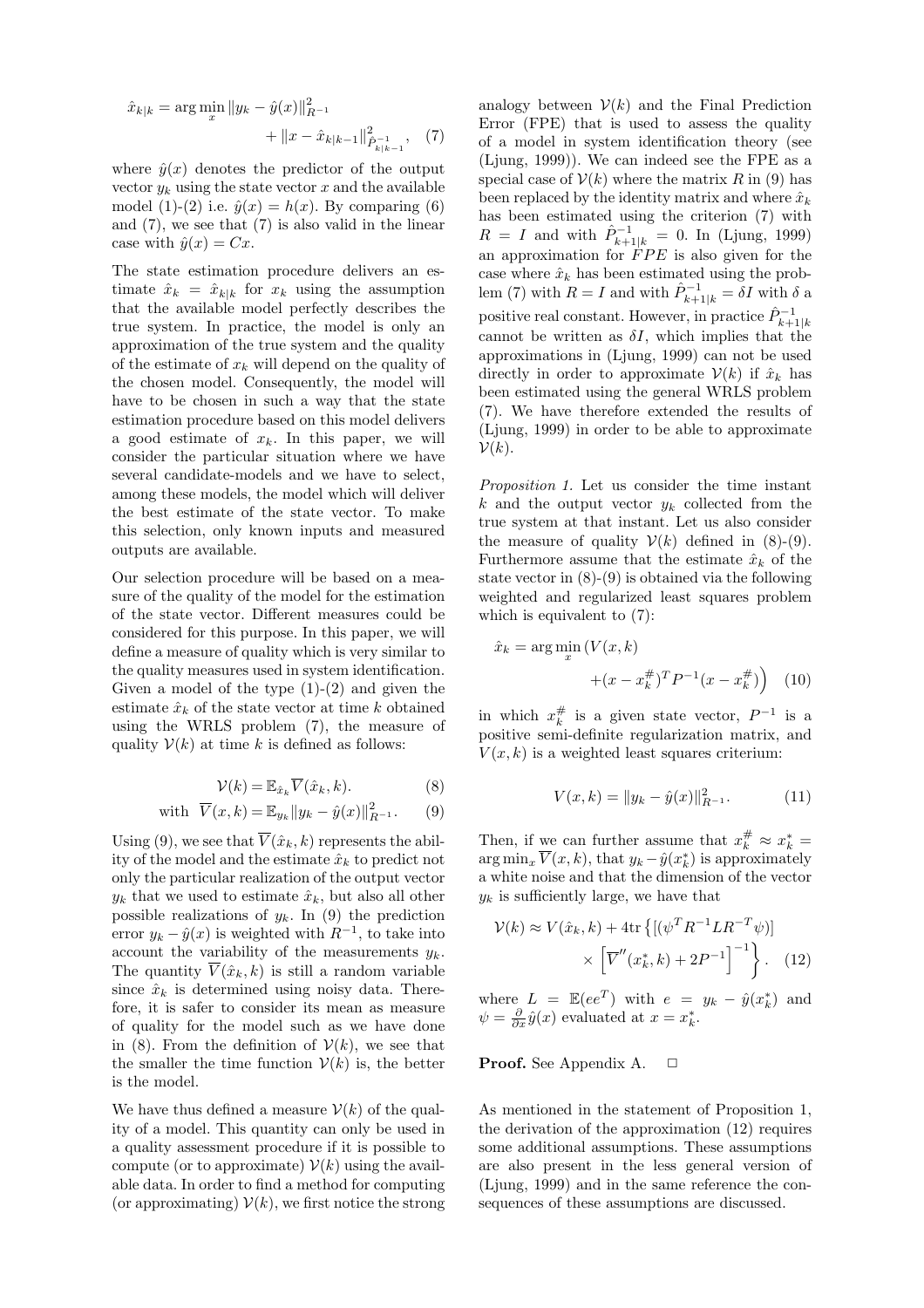The estimated asymptotic fit  $V(k)$  in (12) is the sum of the achieved fit  $V(\hat{x}_k, k)$  on the measurement data and a complex term. This term contains the second derivative of  $\overline{V}(x_k^*, k)$ . For general models this quantity can be approximated by the second derivative of  $V(\hat{x}_k, k)$ . Similarly,  $\psi$ can be approximated using the derivative of  $\hat{y}(x)$ evaluated in  $\hat{x}_k$  instead of  $x_k^*$ . If the output model is linear, for instance as is the case in (4), such approximations are not necessary, because in this case it is easy to show that  $\overline{V}''(x_k^*, k) = 2CR^{-1}C^T$ and  $\psi = C$ . L represents the covariance of the minimal asymptotic prediction error. For additive measurement noise,  $L = R$ .

Let us now summarize and define our model selection procedure. We wanted to select, among a set of candidate-models, the model which delivers the best estimate of the state vector. We have defined for this purpose a measure  $V(k)$  of the quality of a model. This measure is a time function and can be approximated using (12). In order to make the selection, let us compute, with each model, the estimate of the state vector at time instants  $k = 1...M$ . Let us then approximate  $\mathcal{V}_i(k)$ for each model and for  $k = 1...M$  ( $V_i(k)$ ) denotes the quality measure of the  $i^{th}$  model). Then, let us determine for each model  $i$ , the average quality measure over  $k = 1...M$  i.e.  $\mathcal{V}_{av,i}$  $(1/M)\sum_{k=1}^{M} V_i(k)$ . The best model is then defined as the model for which  $V_{av,i}$  is minimal.

Using the average  $\mathcal{V}_{av,i}$  of the quality measure over  $k = 1...M$  as selection criterion has two advantages: we replace a time function  $\mathcal{V}_i(k)$  by a single number and we generally decrease the influence of the approximation errors in  $\mathcal{V}_i(k)$ .

### 3. MODEL SELECTION AND TIME VARYING SYSTEMS

State estimation for time varying systems can be improved by treating the estimation problem as a model selection problem which can be solved using the model selection procedure of section 2. This particular estimation setup is explained in the sequel of this paper.

Time varying systems are very common in the industrial world: the true behavior of a complex process will generally change over time. Changes can occur slowly, for example due to wear, but can also occur abruptly, e.g. due to a sudden fault in the system. If the system behavior changes, but the model used for state estimation remains the same, state estimates will most likely become biased.

If we assume that the dynamics of the true system can be described by (1)-(2) and that any change in the dynamics of this true system can be modelled as changes in the model parameters  $\theta$ , then an extra equation can be added to the model, such that the model parameters are allowed to change:

$$
\theta_{k+1} = f_{\theta}(x_k, \theta_k, u_k) + w_k^{\theta}, \qquad (13)
$$

where  $w_k^{\theta}$  is a independent gaussian noise. If we define a new vector  $\tilde{x} = [x_k^T \ \theta_k^T]^T$ , it is always possible to combine  $(1)-(2)$  with  $(13)$  into a new model:

$$
\tilde{x}_{k+1} = \tilde{f}(\tilde{x}_k, u_k) + \tilde{w}_k \tag{14}
$$

$$
y_k = \tilde{h}(\tilde{x}_k, u_k) + v_k, \tag{15}
$$

with  $\tilde{w}_k = [w_k^T \ w_k^{\theta^T}]^T$ . Since the form of (14)-(15) is the same as that of the original model  $(1)-(2)$ , a state filter can usually be designed to simultaneously estimate states  $x_k$  and to update parameters  $\theta_k$ . The price for simultaneously estimating states and parameters is that the variance of the estimated states will increase, even if the true model parameters are constant. If we assume that parameters only change very slowly over time, this may be wasteful, because the estimation bias caused by slightly incorrect parameters may be less than the extra variance that is caused by simultaneously estimating states and parameters.

Let us summarize. We cannot use a model with a fixed parameter vector to estimate the state vector of time varying systems, because the estimate will become biased if the true parameter vector has changed. An estimator based on a flexible parameter model such as in  $(14)-(15)$  is also a suboptimal solution in this case since the estimate will have a large variance in the periods where the true parameter vector is constant.

Based on this, it is obvious that a better estimate of the state vector of a time varying true system would be obtained if the fixed parameter model (with the correct parameter values) is used at times where the true parameter remains constant and if the flexible parameter model is used when the true parameter vector is actually changing. In order to decide at a given time instant  $k$ , whether we have to use the fixed or the flexible parameter vector model, we apply our model selection procedure of section 2. The details of this model selection procedure are illustrated in an example in the next section.

#### 4. SIMULATION EXAMPLE

In the simulation example we will use model selection to estimate states of a time varying system. Consider the following simple system:

$$
x_{k+1} = \begin{bmatrix} \theta_k & 0.7\\ 0 & 0.9 \end{bmatrix} x_k + \begin{bmatrix} 1\\ 1.5 \end{bmatrix} u_k + w_k \quad (16)
$$
  

$$
y_k = \begin{bmatrix} 1 & 1 \end{bmatrix} x_k + v_k. \quad (17)
$$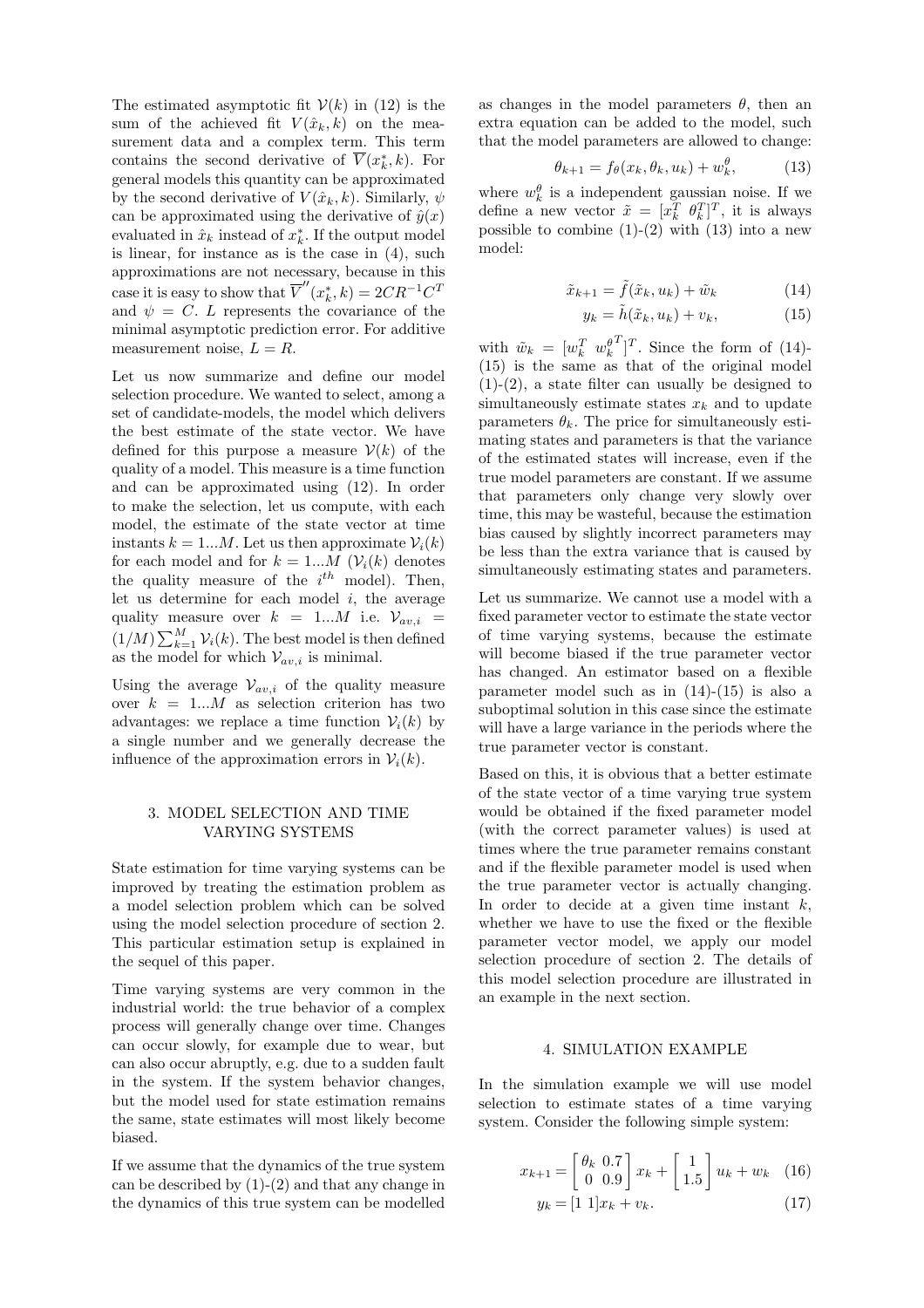

Fig. 1. True and estimated parameter  $\theta_k$  in the simulation example.

The input signal  $u_k$  was chosen as a random binary signal with a switching probability of 0.05, the noises  $w_k$  and  $v_k$  were chosen as gaussian with:

$$
\mathbb{E}\begin{bmatrix} w_k \\ v_k \end{bmatrix} = 0 \quad \mathbb{E}\begin{bmatrix} w_k \\ v_k \end{bmatrix} [w_k^T v_k^T] = \begin{bmatrix} Q & 0 \\ 0 & R \end{bmatrix} (18)
$$

$$
Q = I \quad R = 10.
$$
 (19)

If the parameter  $\theta_k$  is constant, these system equations describe a linear system for which the standard Kalman filter is the optimal state estimator. In this example however the parameter  $\theta_k$ is chosen to be time varying. The parameter  $\theta_k$ jumps from -0.90 to 0.90 at  $k = 255$  and starting from  $k = 500$ , the parameter gradually returns to its original value, see Figure 1. This way, both a sudden jump (fault) and slowly changing behavior are modelled.

Using this system  $N = 1000$  measurements  $y_k$ are generated. The true states  $x_k$  and parameters  $\theta_k$  are also stored. Afterwards, using only the recorded measurements and inputs, the state of the system is estimated using the procedure based upon model selection as presented in the previous section. The estimation error is expressed in the mean squared error:  $\frac{1}{N} \sum_{k=0}^{N-1} ||x_k - \hat{x}_{k|k}||^2$ .

For the model selection procedure two candidate models of the system are available. The first model is equal to the true model  $(16)-(17)$ , but uses constant parameters, i.e.:

$$
\theta_{k+1} = \theta_k. \tag{20}
$$

The initial value for the constant parameter is −0.90, which is equal to the true starting value of  $\theta_k$ . As proposed in section 3, the second candidate model is a flexible parameter model, i.e. the model  $(16)-(17)$  augmented by:

$$
\theta_{k+1} = \theta_k + w_k^{\theta} \tag{21}
$$

with  $w_k^{\theta}$  chosen as a gaussian white noise with variance 0.1.

Table 1. Mean squares errors of estimated states for a time varying system. States were estimated using a fixed parameter model, a random walk parameter model, and using model selection. Results are averaged over 200 simulation runs.

|                    | Fixed parameter   Flexible par. filter   Selection filter |      |
|--------------------|-----------------------------------------------------------|------|
| $1.1 \cdot 10^{4}$ | 15.1                                                      | 11.8 |

In this example, the optimal model for state estimation will be selected using the model selection procedure of section 2. Two UKF filters are designed using the given models. At time instant  $k = k_0$ , both filters are initialized with the same estimate  $\tilde{x}_{k_0|k_0}$  and  $\tilde{P}_{k_0|k_0}$ . Then both filters are run for  $M = 15$  time steps and  $V_{av,i}$  of each filter model is computed. The results of the model with the lowest  $V_{av,i}$  is then chosen as the final selected result. At time  $k_0+M$  all filters are again initialized with the selected result and all filters are again run for M time steps, etcetera.

For illustration purposes, we have also estimated the state vector using only the fixed parameter model and using only the flexible parameter model. The results of all the simulations are given in Table 1. As expected, the fixed parameter model alone produces very poor results, due to the bias caused by using an inaccurate model. The results obtained using the flexible parameter model alone are much better. The extra degree of freedom in this model allows the filter to correct the parameter in the measurement update of the filtering procedure. The results using both models and our new model selection procedure are, as expected, much better than the results using the fixed model alone and better than the results of using the flexible parameter model alone. By looking at Figure 1, we indeed observe that the estimate using our new procedure is made using the fixed parameter model in the time periods where the true parameter remains constant, so that there is no extra variance in the estimated state.

### 5. CONCLUSIONS

This paper discusses a new algorithm for model selection for state estimation problems. The presented algorithm uses the expected weighted prediction error of estimated states, denoted as  $V(k)$ , as a selection criterion. The expected weighted prediction error cannot be estimated using the standard FPE criterion, since parameters are estimated using a weighted and regularized least squares problem. To overcome this problem a new estimator for  $V(k)$  has been derived, that is also valid if states are estimated using weighting and